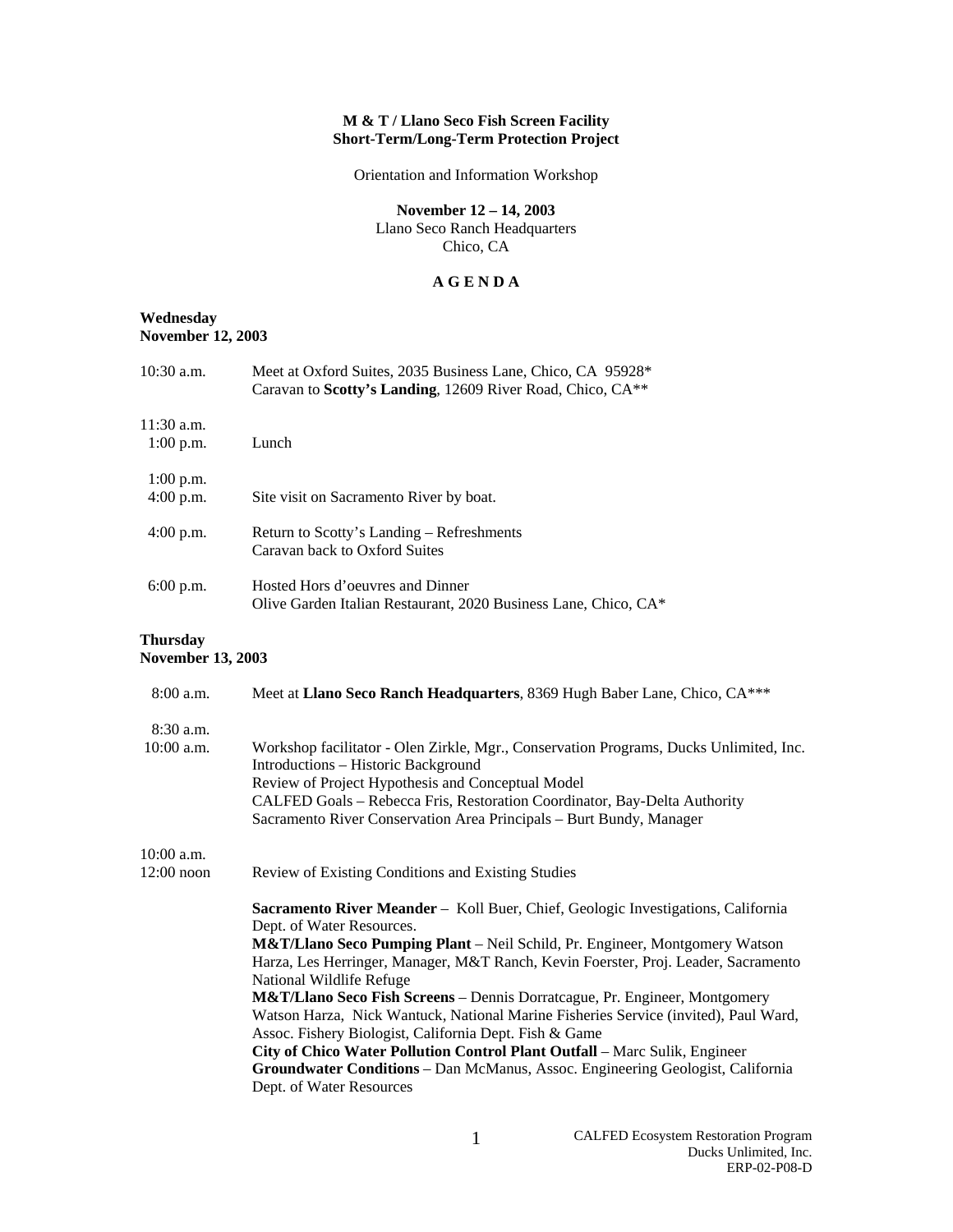| <b>Hosted Lunch</b>                                                                                                                                            |
|----------------------------------------------------------------------------------------------------------------------------------------------------------------|
| Review and discuss Draft Technical Memorandum - Neil Schild, Pr. Engineer,<br>Montgomery Watson Harza                                                          |
|                                                                                                                                                                |
| Identify and discuss data gaps.                                                                                                                                |
|                                                                                                                                                                |
| Discuss preliminary performance measures.<br><b>River Meander</b><br>Pumping Capacity/Outfall<br><b>Fish Screens</b>                                           |
|                                                                                                                                                                |
| Open discussions regarding conflicts and uncertainties associated with simultaneously<br>protecting river meander, pumping plant capacity and fish protection. |
|                                                                                                                                                                |
| Summary of discussions and action items<br>Adjourn                                                                                                             |
| <b>November 14, 2003</b>                                                                                                                                       |
| Meet at Llano Seco Ranch Headquarters                                                                                                                          |
| <b>Opening Remarks</b><br>Recap Thursday Workshop                                                                                                              |
| Presentation of project alternatives developed for current pumping plant installation. -<br>Howard Wilson, Sr. Engineer, CH2MHILL                              |
| Develop and agree to a process for Steering Committee interaction and reporting.                                                                               |
|                                                                                                                                                                |
| Discuss project deliverables and timelines.                                                                                                                    |
| Set date and agenda to reconvene Steering Committee.<br>Adjourn                                                                                                |
| Box lunches provided for travel.                                                                                                                               |
|                                                                                                                                                                |